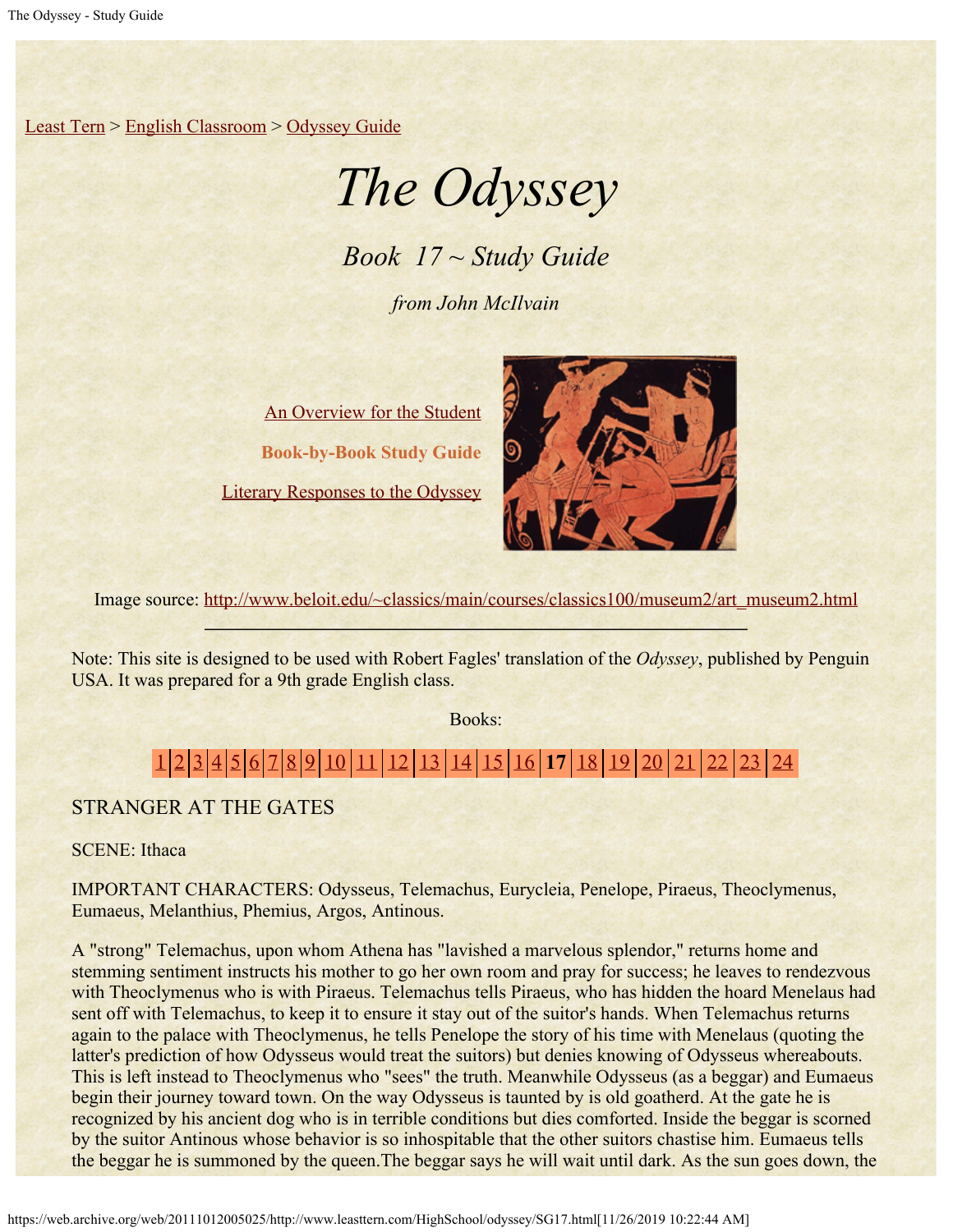### suitors are in a festive mood

#### PAY ATTENTION TO:

- Telemachus' resolve with Penelope;
- Telemachus' "true" story ("I'll not deceive you ever.");
- Theoclymenus' prophecy;
- the taunting of Odysseus by the goatherd Melanthius;
- Odysseus' self-control;
- the recognition by Argos;
- the lack of hospitality;
- Odysseus' encounter with Antinous Antinous insulting the stranger and the reactions to this;
- Eumaeus' messages from Penelope to the stranger and back again.

EPITHET: Who is... "The man who'd borne long years abroad?"

#### QUESTIONS:

- 1. Why compare Penelope to "Artemis or golden Aphrodite" when she comes down the stairs?
- 2. What does Telemachus leave out of his "true" story when he talks to Penelope; what does he leave in? How does Theoclymenus contribute to the scene?
- 3. Where has Argos been lying in the absence of his master?
- 4. What is Odysseus' reaction to seeing Argos?
- 5. How does Odysseus handle his "humiliation"? Does he seem more at ease with it than Eumaeus and Telemachus? If so, why?
- 6. Who throws a footstool at Odysseus? Why do even the other suitors take exception to this?
- 7. Why does Penelope want to talk to the stranger?

#### QUOTATIONS TO REMEMBER:

| At that Telemachus strode down through the farm         | (30) |
|---------------------------------------------------------|------|
| in quick, firm strides, brooding death for the suitors. |      |

" Weak as the doe that beds down her fawns (135) in a mighty lions den - her newborn sucklings then trails off to the mountain spurs and grassy bends to graze her fill, but back the lion comes to his own lair and the master deals both fawns a ghastly, bloody death, just what Odysseus will deal that mob - ghastly death." *(This is Telemachus quoting Menelaus (see Book 4, line 374)*

Wild reckless taunts – and just as he passed Odysseus (254) the idiot lurched out with a heel and kicked his hip but he couldn't knock the beggar off the path he stood his ground so staunchly . . . . Odysseus was torn . . . He steeled himself . . . his mind in full control.

"Listen to him  $\ldots$  (271) All bark and no bite from the vicious mutt." *(this is referring to Melanthius not Argos!)*

"... you'd be amazed to see such speed, such strength. (347) No quarry that he chased in the deepest, darkest woods could ever slip this hound." *(this is referring to Argos!)*